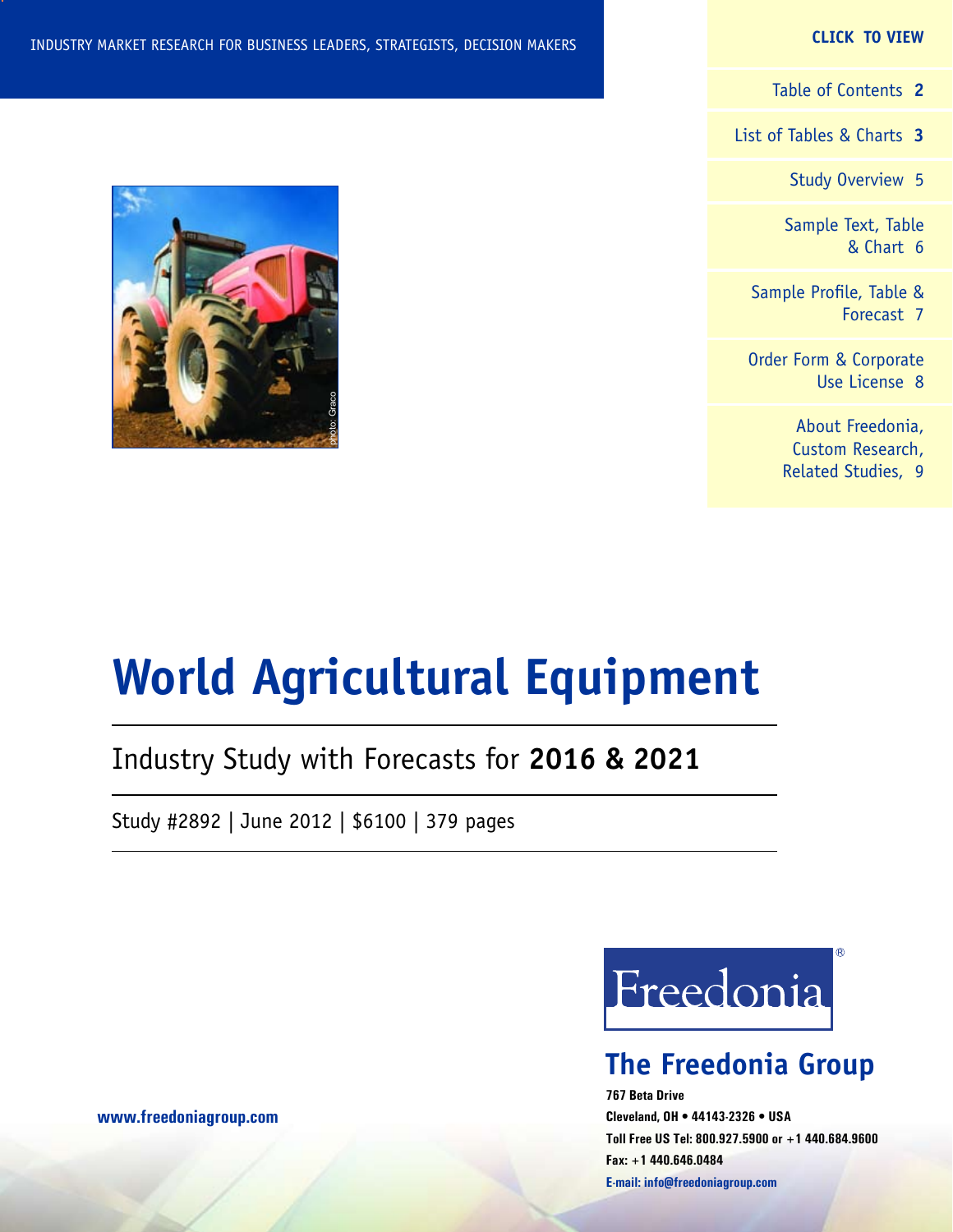#### <span id="page-1-0"></span>Study #2892 July 2012 \$6100 379 Pages

# **World Agricultural Equipment**

Industry Study with Forecasts for *2016 & 2021*

# Freedonia

# **Table of Contents**

# Executive Summary

### Market EnvironmenT

| Global Macroeconomic Environment 5        |  |
|-------------------------------------------|--|
| Recent Historical Trends5                 |  |
| World Economic Outlook7                   |  |
| World Demographic Overview  11            |  |
|                                           |  |
| Nonurban Population 13                    |  |
| World Arable Land  15                     |  |
| World Agricultural Outlook 17             |  |
| World Agricultural Land Usage 19          |  |
|                                           |  |
|                                           |  |
|                                           |  |
| Pasture & Forage 26                       |  |
|                                           |  |
|                                           |  |
| Labor Force Productivity in Agriculture29 |  |
| Legal & Regulatory Environment31          |  |
|                                           |  |
| Technology Trends 36                      |  |
| Used & Rebuilt Equipment 39               |  |

#### WORLD SUPPLY & DEMAND

| Regional Overview 42                |  |
|-------------------------------------|--|
|                                     |  |
|                                     |  |
| International Trade  51             |  |
|                                     |  |
|                                     |  |
| Harvesting Machinery  58            |  |
| Planting & Fertilizing Machinery 60 |  |
| Haying Machinery  62                |  |
| Plowing & Cultivating Machinery  64 |  |
| Other Agricultural Equipment 66     |  |
| Parts & Attachments 68              |  |

## NORTH AMERICA

| Agricultural Equipment Supply & Demand. 72 |  |
|--------------------------------------------|--|
| Agricultural Equipment Outlook 76          |  |
|                                            |  |

### WESTERN EUROPE

| Agricultural Equipment Supply & Demand. 95 |  |
|--------------------------------------------|--|
| Agricultural Equipment Outlook 99          |  |
|                                            |  |
|                                            |  |
|                                            |  |
| United Kingdom 116                         |  |
| The Netherlands 121                        |  |
|                                            |  |
|                                            |  |
| Other Western Europe  136                  |  |
|                                            |  |

# ASIA/PACIFIC

| Agricultural Equipment             |  |
|------------------------------------|--|
| Supply & Demand 142                |  |
| Agricultural Equipment Outlook 147 |  |
|                                    |  |
|                                    |  |
|                                    |  |
|                                    |  |
|                                    |  |
|                                    |  |
|                                    |  |
| Other Asia/Pacific  184            |  |

## OTHER REGIONS

| Central & South America  189       |  |
|------------------------------------|--|
|                                    |  |
| Agricultural Equipment             |  |
| Supply & Demand 190                |  |
| Agricultural Equipment Outlook 193 |  |
|                                    |  |
| Other Central & South America 199  |  |
| Eastern Europe  204                |  |
|                                    |  |
| Agricultural Equipment             |  |
| Supply & Demand 206                |  |
| Agricultural Equipment Outlook 208 |  |
|                                    |  |
| Other Eastern Europe 214           |  |
|                                    |  |
|                                    |  |

#### Agricultural Equipment

| Supply & Demand 221                |  |
|------------------------------------|--|
| Agricultural Equipment Outlook 224 |  |
|                                    |  |
| Other Africa/Mideast  231          |  |

## INDUSTRY STRUCTURE

| Industry Composition  237                |  |
|------------------------------------------|--|
|                                          |  |
| Product Development & Manufacturing  243 |  |
| Marketing & Distribution 245             |  |
| Cooperative Agreements 247               |  |
| Financial Requirements  254              |  |
| Mergers & Acquisitions 255               |  |

## Company Profiles

| AGCO Corporation 258                        |  |
|---------------------------------------------|--|
|                                             |  |
| AMAZONEN-Werke H. Dreyer  269               |  |
|                                             |  |
| Bucher Industries 273                       |  |
| Caterpillar Incorporated  278               |  |
| Changzhou Dongfeng Agricultural             |  |
|                                             |  |
| China National Machinery Industry 283       |  |
|                                             |  |
| Daedong Industrial 291                      |  |
| Deere & Company 293                         |  |
| Escorts Limited 300                         |  |
|                                             |  |
| Foton Lovol International 309               |  |
| Groupe Exel Industries  310                 |  |
| Iseki & Company 314                         |  |
| Kubota Corporation  317                     |  |
| Kukje Machinery  323                        |  |
| Mahindra & Mahindra 325                     |  |
| Netafim Limited 328                         |  |
| Same Deutz-Fahr 331                         |  |
| Shandong Shifeng Group  335                 |  |
| Tetra Laval International 337               |  |
| Tractors and Farm Equipment  339            |  |
| Valmont Industries  341                     |  |
|                                             |  |
| Yamabiko Corporation  345                   |  |
| Yanmar Company 347                          |  |
| ZETOR TRACTORS  351                         |  |
| Additional Firms Mentioned in the Study 353 |  |

# **Page 2 [Order now, click here!](#page-7-0)**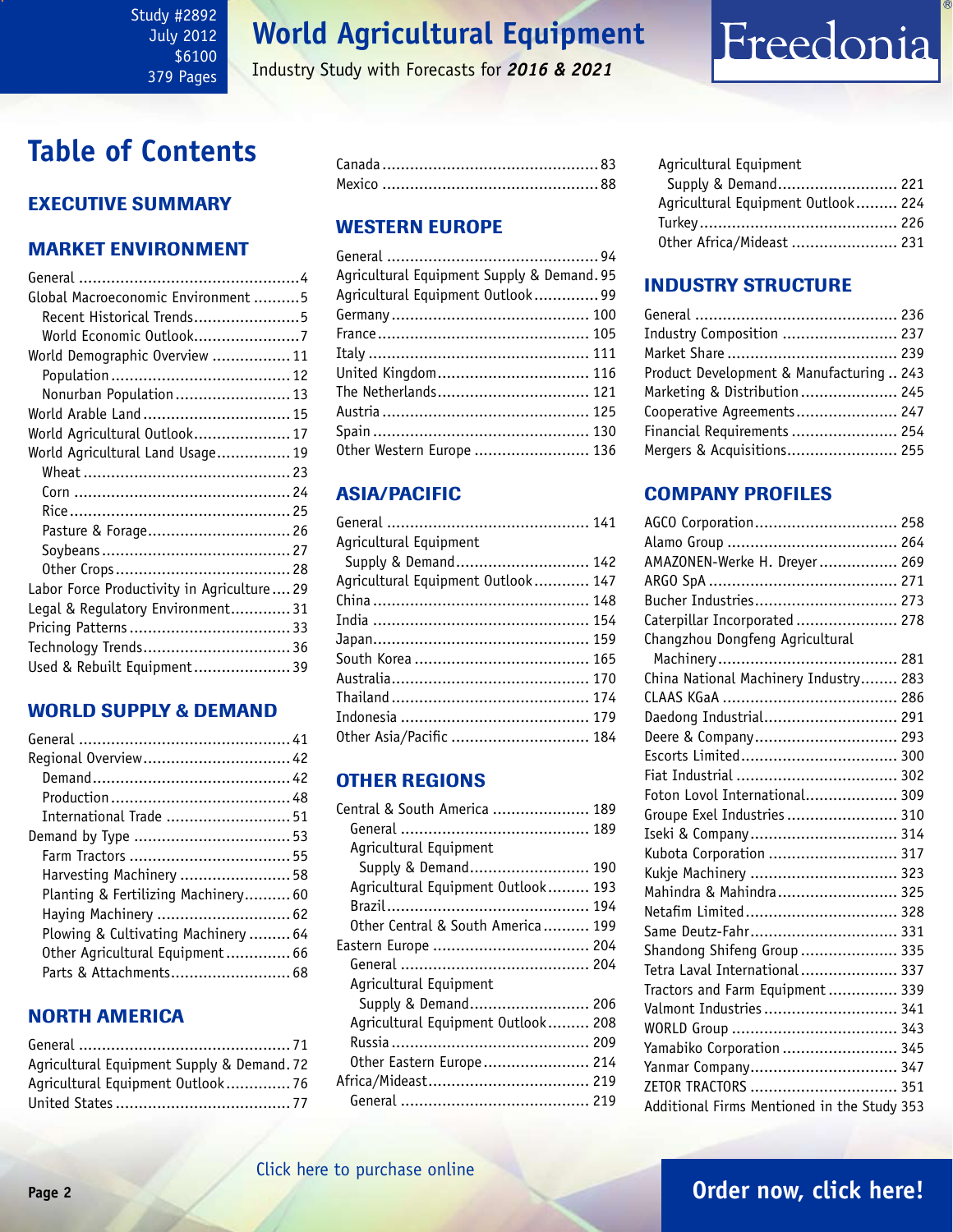July 2012 \$6100 379 Pages

<span id="page-2-0"></span>Study #2892

### Industry Study with Forecasts for *2016 & 2021*

# **List of Tables/Charts**

### Executive Summary

|  |  | 1 Summary Table 3 |  |
|--|--|-------------------|--|
|--|--|-------------------|--|

#### Market EnvironmenT

|                | 1 World Gross Domestic            |
|----------------|-----------------------------------|
|                | Product by Region  11             |
| $\overline{c}$ | World Population by Region 13     |
|                | 3 World Nonurban Population       |
|                | by Region  14                     |
|                | 4 World Arable Land               |
|                | by Country, 2011 17               |
| 5              | World Agricultural Value Added    |
|                | by Region  19                     |
| 6              | World Agricultural Land Usage     |
|                | by Region & Crop  21              |
|                | Cht World Agricultural Land Usage |
|                | by Region, 2011 22                |
|                | Cht World Agricultural Land Usage |
|                | by Crop, 2011  22                 |
|                | Cht Leading Wheat Harvesting      |
|                | Countries, 2011 23                |
|                | Cht Leading Corn Harvesting       |
|                | Countries, 2011 25                |
|                | Cht Leading Rice Harvesting       |
|                | Countries, 2011 26                |
|                | Cht Leading Pasture & Forage      |
|                | Countries, 2011 27                |
| Cht            | Leading Soybean Harvesting        |
|                | Countries, 2011 28                |
|                | 7 Labor Force Productivity in     |
|                | Agriculture for Selected          |
|                | Countries, 2011 30                |
|                | 8 World Agricultural Equipment    |
|                | Pricing Patterns  35              |
|                | Cht World Agricultural Equipment  |
|                | Pricing Patterns, 2001-202136     |
|                |                                   |

### WORLD SUPPLY & DEMAND

1 World Agricultural Equipment Demand by Region............... 45 Cht World Agricultural Equipment Demand by Region,

2001-2021 ......................... 46

|     | Cht Additional Agricultural      |
|-----|----------------------------------|
|     | Equipment Demand from            |
|     | 2011 to 2016 by Region  46       |
|     | Cht World Agricultural Machinery |
|     | Demand Projected 2011-2016       |
|     | Annual Rate of Growth  47        |
|     | 2 World Agricultural Equipment   |
|     | Shipments by Region  50          |
|     | Cht World Agricultural Equipment |
|     | Shipments by Region,             |
|     |                                  |
|     | 3 World Agricultural Equipment   |
|     | Net Exports by Region 53         |
|     | 4 World Agricultural Equipment   |
|     | Demand by Type  54               |
| Cht | World Agricultural Equipment     |
|     | Demand by Type, 2011  55         |
|     | 5 World Farm Tractor             |
|     | Demand by Region 57              |
|     | Cht World Farm Tractor Demand    |
|     | by Region, 2001-2021 58          |
| 6   | World Harvesting Machinery       |
|     | Demand by Region 60              |
|     | 7 World Planting & Fertilizing   |
|     | Machinery Demand                 |
|     | by Region  62                    |
| 8   | World Haying Machinery           |
|     | Demand by Region 64              |
|     | 9 World Plowing & Cultivating    |
|     | Machinery Demand                 |
|     | by Region  66                    |
|     | 10 World Demand for Other        |
|     | Agricultural Equipment           |
|     | by Region  68                    |
|     | 11 World Agricultural Equipment  |
|     | Parts & Attachments              |
|     | Demand by Region 70              |

#### NORTH AMERICA

- 1 North America: Agricultural Equipment Supply & Demand. 74
- Cht North America Agricultural Equipment Demand by Country, 2001-2021 ............. 75
- Cht North America Agricultural Equipment Demand by Type, 2011 ..................... 75
	- 2 North America: Agricultural Equipment Demand by Type... 77

Freedonia

- 3 United States: Agricultural Equipment Supply & Demand. 81
- 4 United States: Agricultural Equipment Demand by Type... 83
- 5 Canada: Agricultural Equipment Supply & Demand ................ 86
- 6 Canada: Agricultural Equipment Demand by Type .................. 88
- 7 Mexico: Agricultural Equipment Supply & Demand ................ 92
- 8 Mexico: Agricultural Equipment Demand by Type .................. 93

#### WESTERN EUROPE

- 1 Western Europe: Agricultural Equipment Supply & Demand. 97 Cht Western Europe Agricultural Equipment Demand by Country, 2001-2021 ............. 98 Cht Western Europe Agricultural Equipment Demand by Type, 2011 ..................... 98 2 Western Europe: Agricultural Equipment Demand by Type. 100 3 Germany: Agricultural Equipment Supply & Demand .............. 103 4 Germany: Agricultural Equipment Demand by Type ................ 105
	- 5 France: Agricultural Equipment Supply & Demand .............. 109
	- 6 France: Agricultural Equipment
	- Demand by Type ................ 110
	- 7 Italy: Agricultural Equipment Supply & Demand .............. 114
	- 8 Italy: Agricultural Equipment Demand by Type ................ 115
	- 9 United Kingdom: Agricultural Equipment Supply & Demand119

(continued on following page)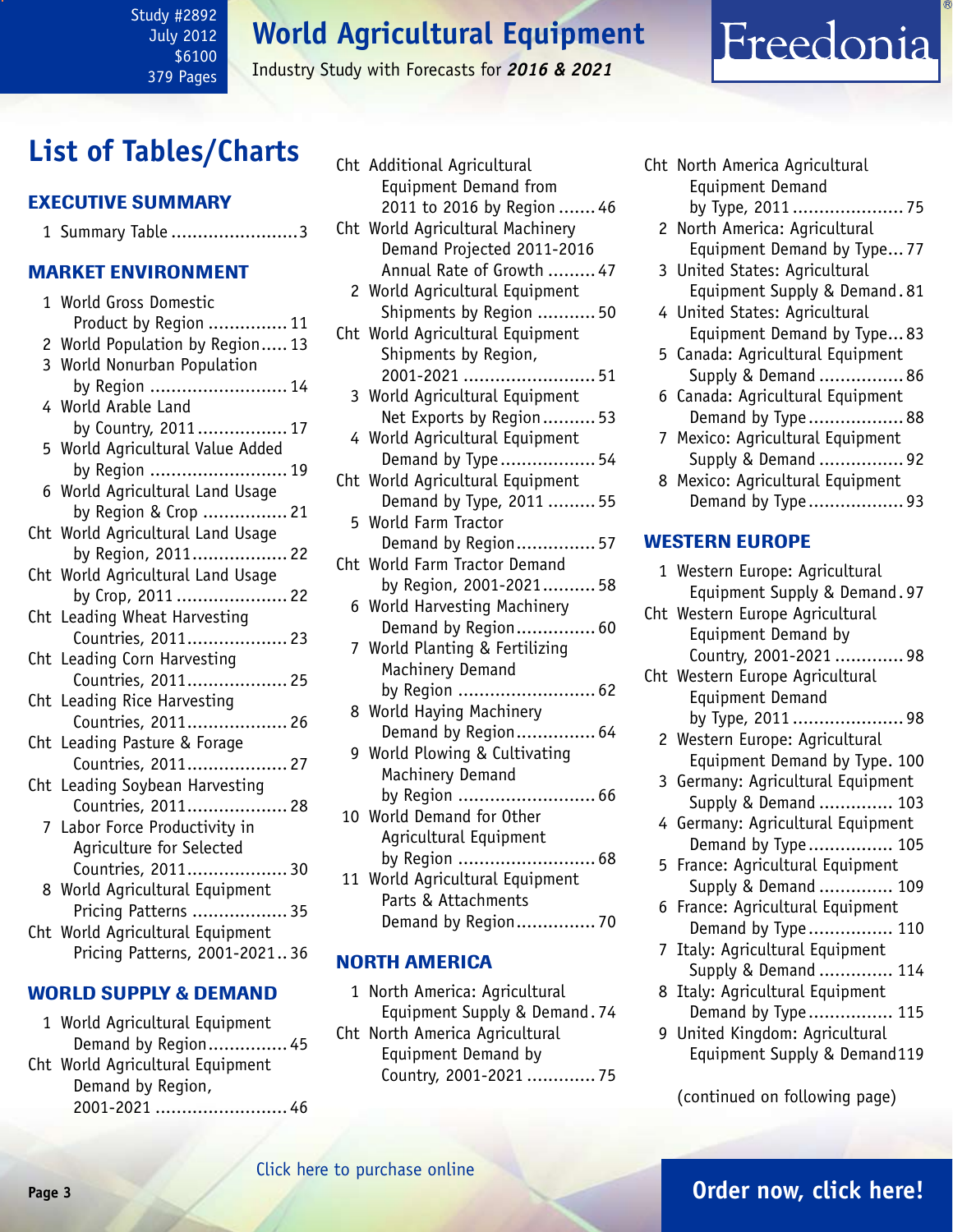#### Study #2892 July 2012 \$6100 379 Pages

# **World Agricultural Equipment**

Industry Study with Forecasts for *2016 & 2021*

# List of Tables/Charts<br>8 Japan: Agricultural Equipment

(continued from previous page)

- 10 United Kingdom: Agricultural Equipment Demand by Type. 120
- 11 Netherlands: Agricultural Equipment Supply & Demand123
- 12 Netherlands: Agricultural Equipment Demand by Type. 125
- 13 Austria: Agricultural Equipment Supply & Demand .............. 128
- 14 Austria: Agricultural Equipment Demand by Type ................ 130
- 15 Spain: Agricultural Equipment Supply & Demand .............. 134
- 16 Spain: Agricultural Equipment Demand by Type ................ 135
- 17 Other Western Europe: Agricultural Equipment Supply & Demand .............. 139
- 18 Other Western Europe: Agricultural Equipment Demand by Type ................ 140

## ASIA/PACIFIC

- 1 Asia/Pacific: Agricultural Equipment Supply & Demand145
- Cht Asia/Pacific Agricultural Equipment Demand by Country, 2001-2021 ........... 146 Cht Asia/Pacific Agricultural
- Equipment Demand by Type, 2011 ................... 146
- 2 Asia/Pacific: Agricultural Equipment Demand by Type. 148
- 3 China: Agricultural Equipment Supply & Demand .............. 152
- 4 China: Agricultural Equipment Demand by Type ................ 154
- 5 India: Agricultural Equipment Supply & Demand .............. 157
- 6 India: Agricultural Equipment Demand by Type ................ 159
- 7 Japan: Agricultural Equipment Supply & Demand .............. 163
- Demand by Type ................ 164
- 9 South Korea: Agricultural Equipment Supply & Demand168
- 10 South Korea: Agricultural Equipment Demand by Type. 169
- 11 Australia: Agricultural Equipment Supply & Demand172
- 12 Australia: Agricultural Equipment Demand by Type. 174
- 13 Thailand: Agricultural Equipment Supply & Demand .............. 177
- 14 Thailand: Agricultural Equipment Demand by Type ................ 178
- 15 Indonesia: Agricultural Equipment Supply & Demand182
- 16 Indonesia: Agricultural Equipment Demand by Type. 183
- 17 Other Asia/Pacific: Agricultural Equipment Supply & Demand187
- 18 Other Asia/Pacific: Agricultural Equipment Demand by Type. 188

# OTHER REGIONS

- 1 Central & South America: Agricultural Equipment Supply & Demand .............. 192
- Cht Central & South America Agricultural Equipment Demand by Type, 2011 ....... 193
	- 2 Central & South America: Agricultural Equipment Demand by Type ................ 194
	- 3 Brazil: Agricultural Equipment Supply & Demand .............. 197
	- 4 Brazil: Agricultural Equipment Demand by Type ................ 199
	- 5 Other Central & South America: Agricultural Equipment Supply & Demand .............. 202
	- 6 Other Central & South America: Agricultural Equipment Demand by Type ................ 204
	- 7 Eastern Europe: Agricultural Equipment Supply & Demand207
- Cht Eastern Europe Agricultural Equipment Demand by Type, 2011 ................... 208
	- 8 Eastern Europe: Agricultural Equipment Demand by Type. 209
	- 9 Russia: Agricultural Equipment Supply & Demand .............. 213
- 10 Russia: Agricultural Equipment Demand by Type ................ 214
- 11 Other Eastern Europe: Agricultural Equipment Supply & Demand .............. 218
- 12 Other Eastern Europe: Agricultural Equipment Demand by Type ................ 219
- 13 Africa/Mideast: Agricultural Equipment Supply & Demand223
- Cht Africa/Mideast Agricultural Equipment Demand by Type, 2011 ................... 224
- 14 Africa/Mideast: Agricultural Equipment Demand by Type. 225
- 15 Turkey: Agricultural Equipment Supply & Demand .............. 229
- 16 Turkey: Agricultural Equipment Demand by Type ................ 230
- 17 Other Africa/Mideast: Agricultural Equipment Supply & Demand .............. 234
- 18 Other Africa/Mideast: Agricultural Equipment Demand by Type ................ 235

## INDUSTRY STRUCTURE

1 World Agricultural Equipment Sales by Company, 2011 ..... 238 Cht World Agricultural Equipment Market Share by Company, 2011 ................. 240 2 Selected Cooperative Agreements ...................... 249 3 Selected Acquisitions & Divestitures................... 257

# **Page 4 [Order now, click here!](#page-7-0)**

Freedonia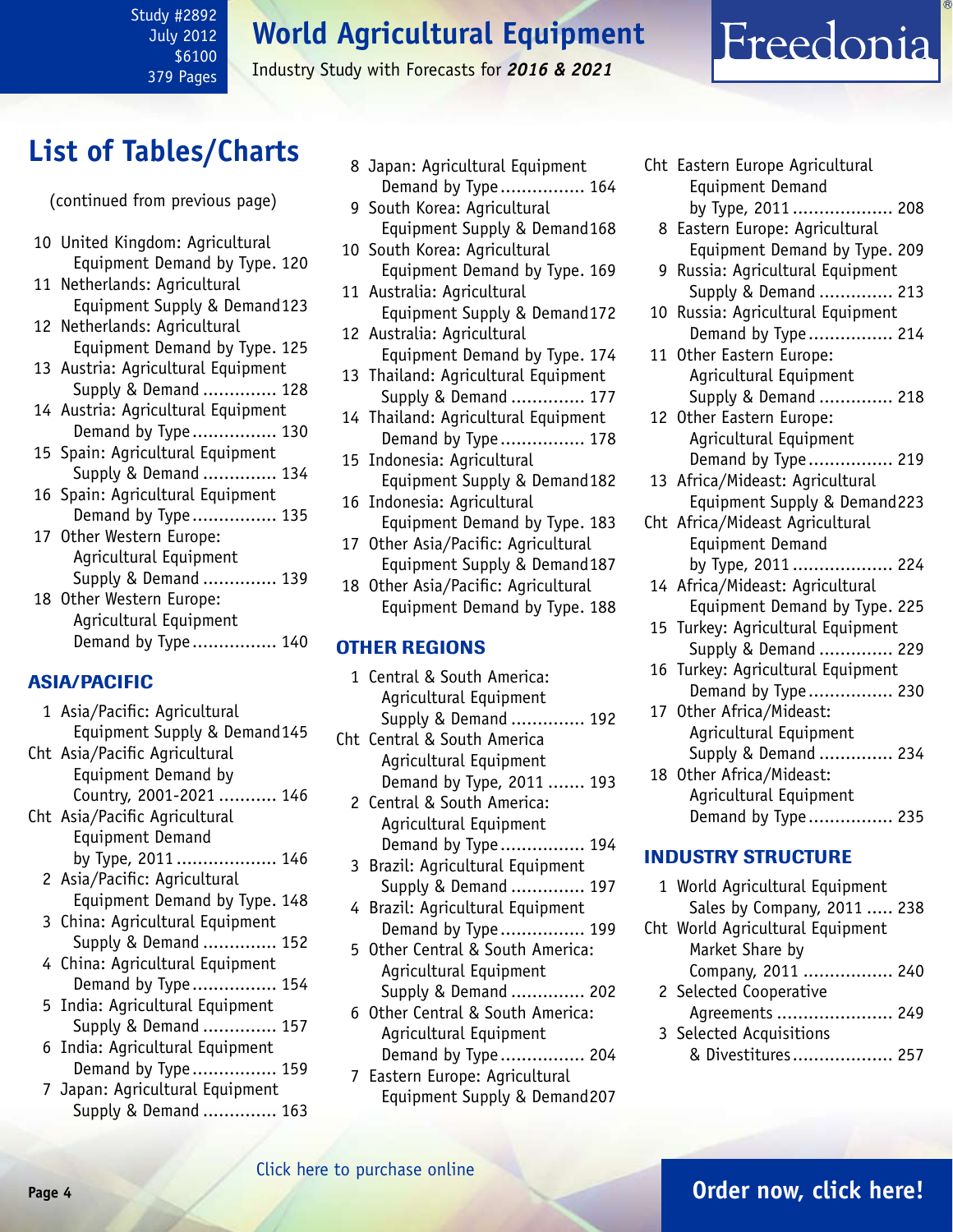<span id="page-4-0"></span>Study #2892 July 2012 \$6100 379 Pages

Industry Study with Forecasts for *2016 & 2021*

# Freedonia

*Demand growth in developing nations will result from greater pressure on their farming sectors to be more efficient and productive, resulting in machinery sales gains.*

# **Global demand to reach \$175 billion in 2016**

World demand for agricultural equipment is expected to grow 6.8 percent per year through 2016 to \$175 billion. Growth will be driven primarily by sales gains in rapidly developing nations -- particularly China, Brazil, and India -- as these countries continue to mechanize their agricultural sectors. Population expansion and strong economic growth in these nations -- and in other developing nations -- will put increasing pressure on their farm sectors to become more efficient and productive, resulting in growth in machinery sales.

Agricultural machinery demand in the Asia/Pacific region was more than twice that of any other region in 2011. China and India will be the primary nations fueling future market advances in the region, although other smaller markets, including Thailand and Indonesia, will also expand rapidly. Central and South America will post strong sales gains as well, powered by growth in Brazil and other countries with large, increasingly mechanized agricultural sectors, such as Argentina.

# **Sales in industrialized countries to moderate**

Throughout the industrialized world, sales of farm equipment will be determined largely by demand for replacement machinery. North America and Western Europe will both record belowaverage growth through 2016. Demand in these regions will be driven by technological advances, as the efficiency gains



afforded by new, technologically sophisticated equipment will make it economically feasible for farmers to replace their machinery more frequently. However, many farmers in developed regions delayed replacing their older machinery during the 2008-2010 economic crisis, avoiding major purchases of new machinery because of an uncertain economic environment. As a result, 2011 saw the beginning of a spike in demand for agricultural machinery, as better economic conditions prompted farmers to finally replace older machines. Since an average replacement cycle is generally eight to nine years, high demand in 2011 will mean many farmers will not be looking to replace machinery in 2016, constraining agricultural equipment demand.

# **Plowing, cultivating machinery to grow fastest**

Farm tractors accounted for the largest share of product sales in 2011, representing 30 percent of all agricultural machinery sales. Plowing and cultivating machinery is expected to be the fastest growing product type through 2016, expanding 9.1 percent per year to \$10.7 billion as farmers in developing nations purchase larger and more complex tilling equipment to increase the productivity of their land. Aftermarket parts and attachments demand is projected to increase at the slowest rate, climbing 5.5 percent per year to \$27.8 billion in 2016 as the durability of new machinery continues to improve, thus limiting repair and maintenance spending.

Copyright 2012 The Freedonia Group, Inc.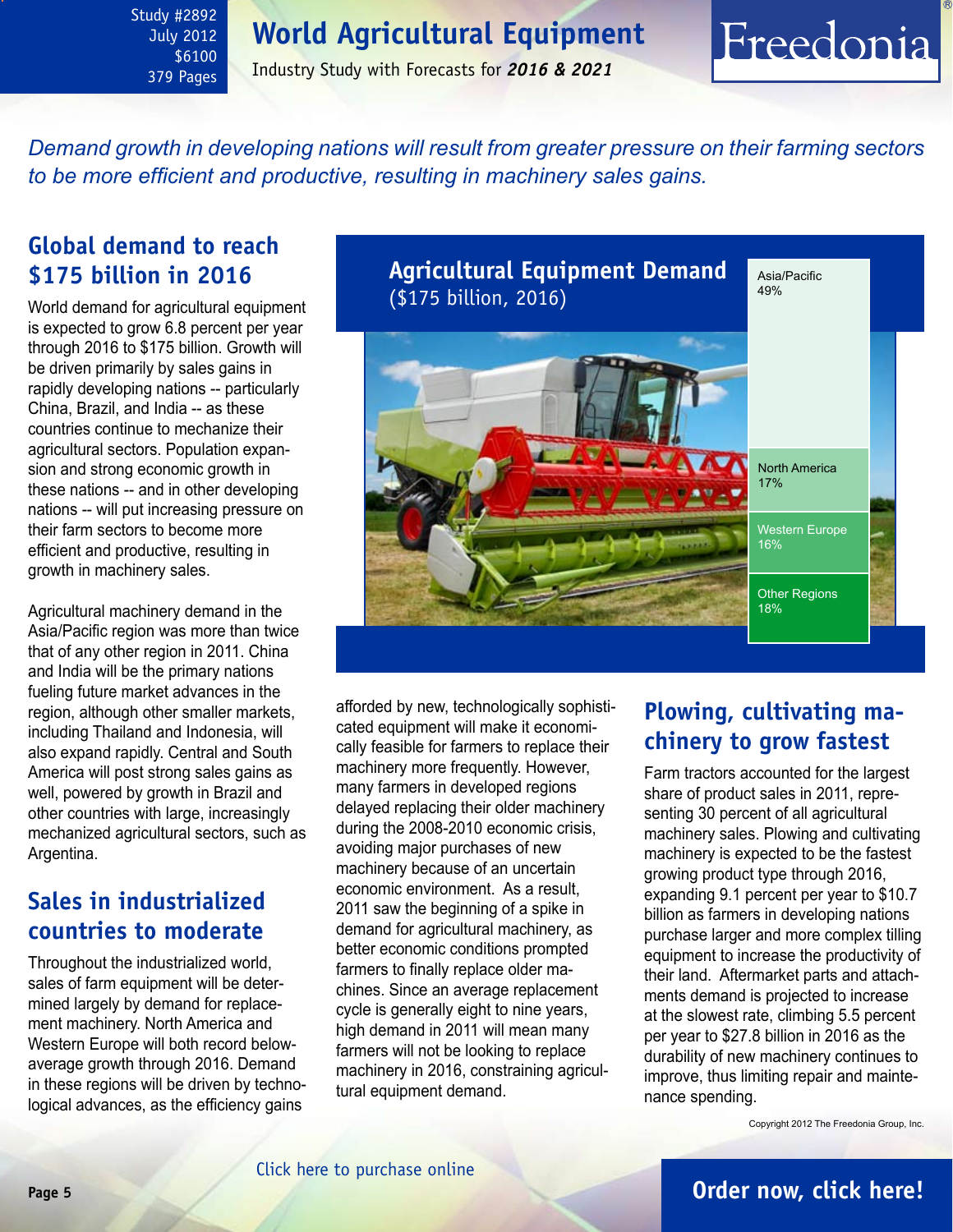July 2012 \$6100 379 Pages

<span id="page-5-0"></span>Study #2892

Industry Study with Forecasts for *2016 & 2021*

# **Sample Text, Table & Chart**

# **TABLE VI-9 SOUTH KOREA: AGRICULTURAL EQUIPMENT**

Freedonia

**SUPPLY & DEMAND (million dollars)**



[Click here to purchase online](http://www.freedoniagroup.com/DocumentDetails.aspx?Referrerid=FM-Bro&StudyID=2892)

# **Page 6 [Order now, click here!](#page-7-0)**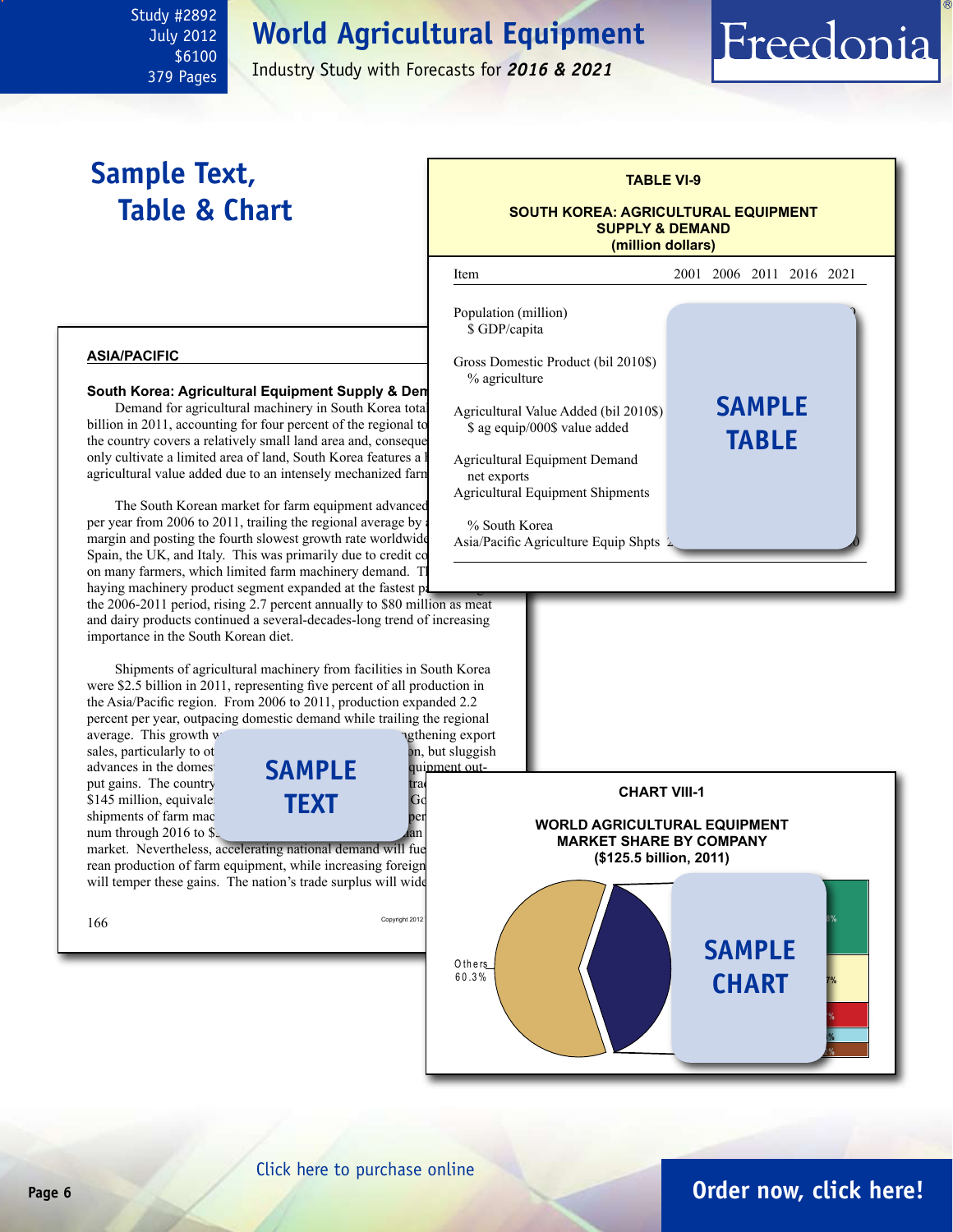July 2012 \$6100 379 Pages

<span id="page-6-0"></span>Study #2892

Industry Study with Forecasts for *2016 & 2021*

# **Sample Profile, Table & Forecast**



#### **COMPANY PROFILES**

**AMAZONEN-Werke H. Dreyer GmbH & Company!** 

Am Amazonenwerk 9-13 49205 Hasbergen **Germany** 49-5405 http://ww

Employ<sub>1</sub>

drills, an

Sales: \$**SAMPLE** by **profile**

Key Products: spreaders, spreaders, spreaders, spreaders, rollers, seed

AMAZONEN-Werke is a manufacturer of agricultural, and lawn and garden equipment. The privately held company sells its products worldwide through a network of independent dealers.

The Company's agricultural equipment includes spreaders, rollers, sprayers, soil tillage implements, seed drills, and precision air seeders. Spreaders encompass ZA-M, ZA-M PROFIS, ZA-M ULTRA, ZA-X PERFECT, ZA-XW PERFECT, and ZG-B centrifugal broadcasters, which are designed for spreading fertilizer. AMAZONEN-Werke's sprayers include UF mounted, UG and UX trailer mounted, and PANTERA 4001 self-propelled units.

Among the soil tillage implements the Company offers are CATROS and CATROS+ compact disc harrows, CENIUS mulch cultivators, CENTAUR disc cultivator/harrow units, KE rotary harrows, and TL deep looseners. For example, CATROS compact disc harrows are produced in mounted and trailed models, and have working widths from 3 to 7.5 meters. AMAZONEN-Werke's rollers comprise SW cage, PW tooth packer, KW wedge ring, and knife ring types. Seed drills

 $269\,$  Copyright 2012 The Freedonia Group, Inc.

"Sales of farm equipment in South Korea are projected to expand 4.4 percent per year to \$2.9 billion in 2016, accelerating from the 2006-2011 period but trailing the regional average. Since the country has a highly mature and mechanized agricultural sector, market growth potential is limited. The lion's share of new equipment sales going forward will be determined by replacement cycles, and ..."

Freedonia

--Section VI, pg. 168

# **Page 7 [Order now, click here!](#page-7-0)**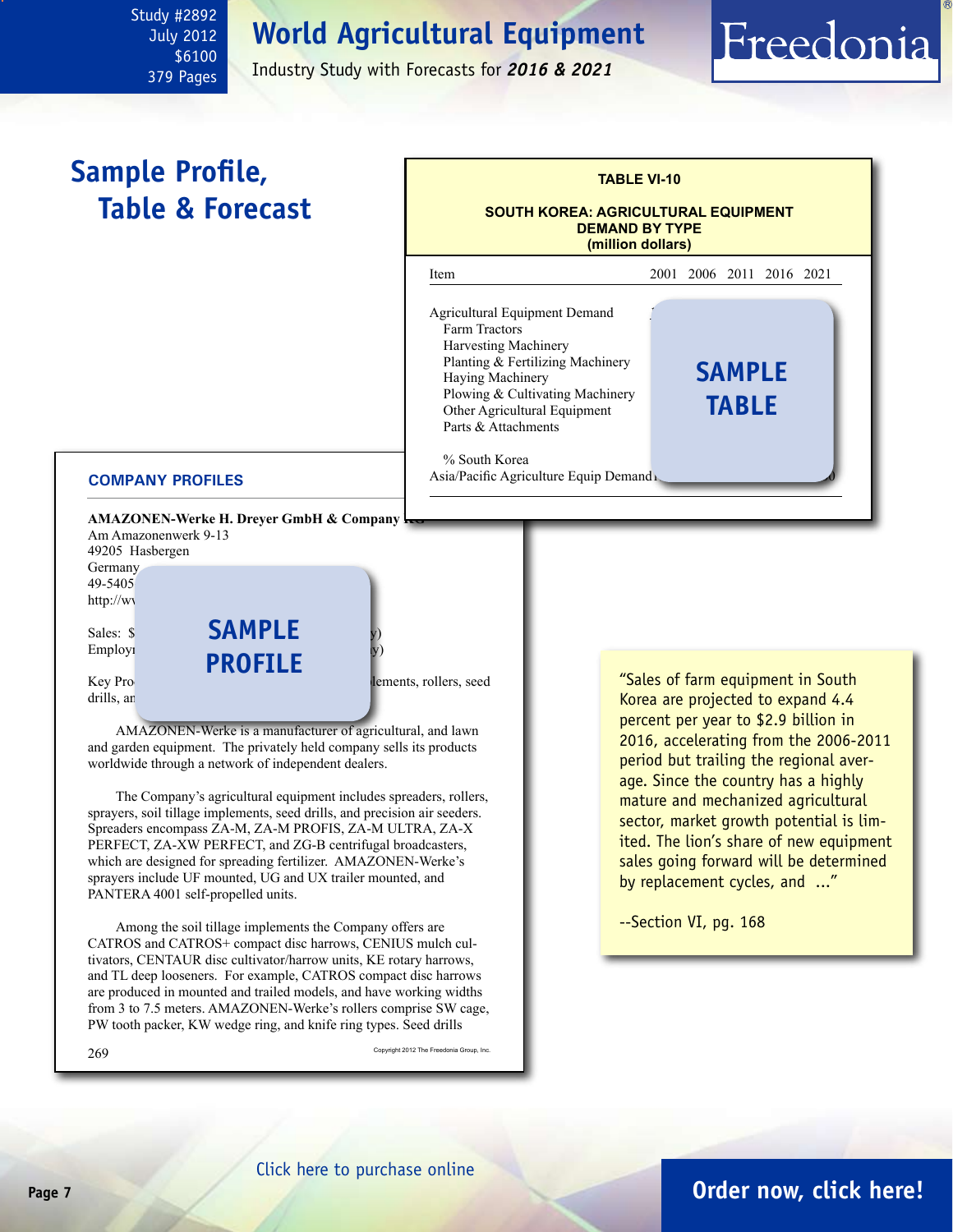# <span id="page-7-0"></span>**ORDER INFORMATION**

**Five Convenient Ways to Order**

INDUSTRY MARKET RESEARCH FOR BUSINESS LEADERS, STRATEGISTS, DECISION MAKERS

# Freedonia

**ONLINE: [www.freedoniagroup.com](http://www.freedoniagroup.com/DocumentDetails.aspx?Referrerid=FM-Bro&StudyID=2892)**

**MAIL: Print out and complete the order form and send to The Freedonia Group (see address at the bottom of this form)**

**PHONE: Call toll free, 800.927.5900 (US) or +1 440.684.9600**

**FAX: +1 440.646.0484 (US)**

**EMAIL: [info@freedoniagroup.com](mailto:info@freedoniagroup.com)**

#### **Free Handling & Shipping**

**There is NO charge for handling or UPS shipping in the US. Expect delivery in 3 to 5 business days. Outside the US, Freedonia provides free airmail service. Express delivery is available at cost.**

#### **Orders Outside of the US**

**Checks must be made payable in US funds, drawn against a US bank and mailed directly to The Freedonia Group. For wire transfers please contact our customer service department at info@ freedoniagroup.com. Credit cards accepted.**

#### **Credit Card Orders**

**For convenience, Freedonia accepts American Express, MasterCard or Visa. Credit card purchases must include account number, expiration date and authorized signature.**

#### **Save 15%**

**If you order three (3) different titles at the same time, you can receive a 15% discount. If your order is accompanied by a check or wire transfer, you may take a 5% cash discount (discounts do not apply to Corporate Use Licenses).**

#### **Corporate Use License**

**Now every decision maker in your organization can act on the key intelligence found in all Freedonia studies. For an additional \$2600, companies receive unlimited use of an electronic version (PDF) of the study. Place it on your intranet, e-mail it to coworkers around the world, or print it as many times as you like,** 

#### [Click here to learn more about](http://www.freedoniagroup.com/pdf/FreedoniaCULBro.pdf)  [the Corporate Use License](http://www.freedoniagroup.com/pdf/FreedoniaCULBro.pdf)

| <b>ORDER FORM</b><br><b>F-WEB.2892</b>                                                                                                                |                                  |
|-------------------------------------------------------------------------------------------------------------------------------------------------------|----------------------------------|
|                                                                                                                                                       |                                  |
|                                                                                                                                                       |                                  |
|                                                                                                                                                       |                                  |
| Corporate Use License (add to study price) *<br>$+$ \$2600<br>П                                                                                       |                                  |
| Additional Print Copies @ \$600 each *                                                                                                                |                                  |
| Total (including selected option) \$                                                                                                                  |                                  |
| □ Enclosed is my check (5% discount) drawn on a US bank and payable to<br>The Freedonia Group, Inc., in US funds (Ohio residents add 7.75% sales tax) | Street <u>(No PO Box please)</u> |
|                                                                                                                                                       |                                  |
| □ Bill my company □ American Express □ MasterCard □ Visa                                                                                              |                                  |
| <b>MM</b><br>YY                                                                                                                                       |                                  |
|                                                                                                                                                       |                                  |
| Credit Card #<br><b>Expiration Date</b>                                                                                                               |                                  |
|                                                                                                                                                       |                                  |
|                                                                                                                                                       |                                  |
|                                                                                                                                                       |                                  |

**\* Please check appropriate option and sign below to order an electronic version of the study.**

#### **Corporate Use License Agreement**

**The above captioned study may be stored on the company's intranet or shared directory, available to company employees. Copies of the study may be made, but the undersigned represents that distribution of the study will be limited to employees of the company.**

#### **Individual Use License Agreement**

**The undersigned hereby represents that the above captioned study will be used by only \_\_\_ individual(s) who are employees of the company and that the study will not be loaded on a network for multiple users. In the event that usage of the study changes, the Company will promptly notify Freedonia of such change and will pay to Freedonia the appropriate fee based on Freedonia's standard fee schedule then in effect. Note: Entire company corporate use license, add \$2600; one additional user, add \$600; two additional users, add \$1200; three additional users, add \$1800.**

**Signature Signature**

**The Freedonia Group, Inc. 767 Beta Drive • Cleveland, OH • 44143-2326 • USA • [Web site: www.freedoniagroup.com](http://www.freedoniagroup.com/Home.aspx?ReferrerId=FM-Bro) Tel US: 800.927.5900 or +1 440.684.9600 • Fax: +1 440.646.0484 • [e-mail: info@freedoniagroup.com](mailto:info@freedoniagroup.com)**